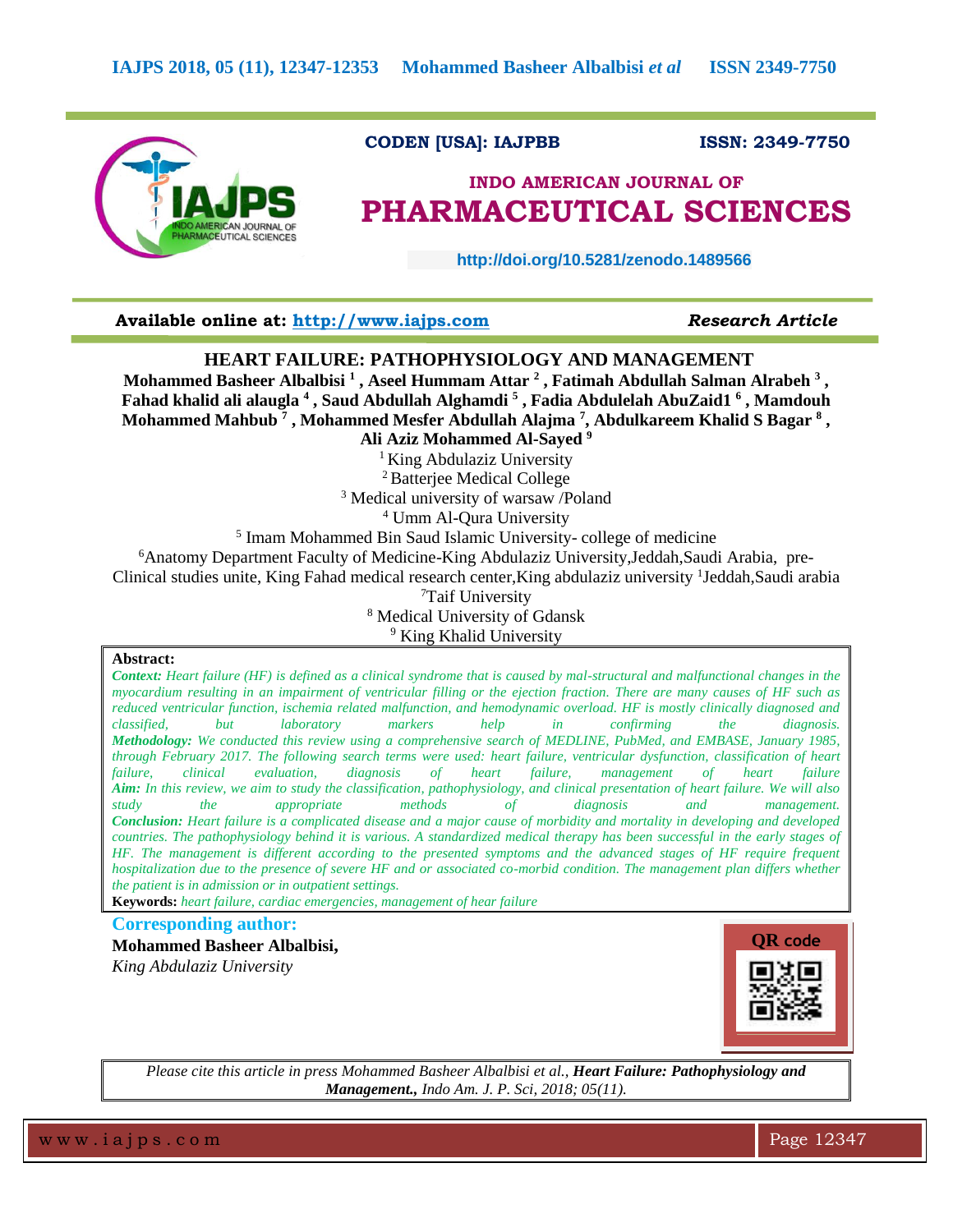#### **INTRODUCTION:**

Heart failure (HF) is defined as a clinical syndrome that is caused by mal-structural and malfunctional changes in the myocardium resulting in an impairment of ventricular filling or the ejection fraction. There are many causes of HF. The most common cause of HF is reduced left ventricular myocardial function. Other causes of HF include diseases of the pericardium, myocardium, heart valves, endocardium or great vessels. The mechanisms behind HF are numerous. The most important pathogenic mechanisms leading to HF are the ischemia-related dysfunction, hemodynamic overload, excessive neuro-humoral stimulation, ventricular remodeling, abnormal myocyte calcium cycling, accelerated apoptosis, genetic mutations, and excessive or inadequate proliferation of the extracellular matrix [1].

# **METHODOLOGY**

# • **Data Sources and Search terms**

We conducted this review using a comprehensive search of MEDLINE, PubMed, and EMBASE, January 1985, through February 2017. The following search terms were used: heart failure, ventricular dysfunction, classification of heart failure, clinical evaluation, diagnosis of heart failure, management of heart failure

# • **Data Extraction**

Two reviewers have independently reviewed the studies, abstracted data, and disagreements were resolved by consensus. Studies were evaluated for quality and a review protocol was followed throughout.

### **Classification of Heart Failure**

There are different ways to classify HF. The clinically relevant classification is based on the failing chamber. It includes predominantly left ventricular, right ventricular or biventricular based on the location of the deficit. Depending on the time of onset, HF can be classified as acute or chronic. Another clinical classification includes tw major types based on the functional status of heart or the ejection fraction; heart failure with reduced ejection fraction (HFrEF) and heart failure with preserved ejection fraction (HFpEF). HFpEF patients are usually females and older adults. EF is often more than 50% with normal volume of the left-ventricular (LV) cavity, however, the LV wall is stiff and thickened; So, the ratio of LV mass/end-diastolic volume is higher than normal **<sup>2</sup>** . HFpEF can be further classified as borderline HF when the EF is between

41% and 49% and improved HF if EF is more than 40%. While, patients diagnosed with HFrEF, the ratio of LV mass/end-diastolic volume is either normal or reduced due to LV cavity dilatation. Histologically, the diameter of cardiomyocytes and the volume of myofibrils are higher in HFpEF than in HfrEF [1].

Moreover, HF can also be categorized based on the cardiac output. There are two main types. The highoutput failure and low-output failure. High-output failure is a less common disorder characterized by an elevated resting cardiac index of greater than 2.5–4.0 L/min/m<sup>2</sup> and low systemic vascular resistance. The common pathological causes of high output failure include but not limited to: vascular shunting commonly occur after trauma, severe anemia, hyperthyroidism and vitamin B1 deficiency. The mechanism behind it is mainly due to ineffective blood pressure and/or volume. When there is ineffective blood volume or pressure, the reninangiotensin-aldosterone system (RAAS) is activated by the sympathetic nervous system. This cause the stimulation of the posterior pituitary gland and the release of antidiuretic hormone (ADH), ultimately leading to ventricular enlargement, negative ventricular remodeling and HF. Low cardiac output failure is more common and is characterized by less effective cardiac output, especially during exertion or increased metabolic demand. large MI, right ventricular dysfunction can lead to left ventricular dysfunction, in addition to acute pulmonary embolus and biventricular dysfunction are important causes of low output failure [3].

The New York Heart Association (NYHA) functional classification defines four functional classes as **<sup>4</sup>** :

- Class I: HF does not cause limitations to physical activity; ordinary physical activity does not cause symptoms.
- Class II: HF causes slight limitations to physical activity; the patients are comfortable at rest, but ordinary physical activity results in HF symptoms.
- Class III: HF causes marked limitations of physical activity; the patients are comfortable at rest, but less than ordinary activity causes symptoms of HF.
- Class IV: HF patients are unable to carry on any physical activity without HF symptoms or have symptoms when at rest.

The American College of Cardiology/American Heart Association (ACC/AHA) staging system is defined by the following four stages [5]:

• Stage A: High risk of heart failure, but no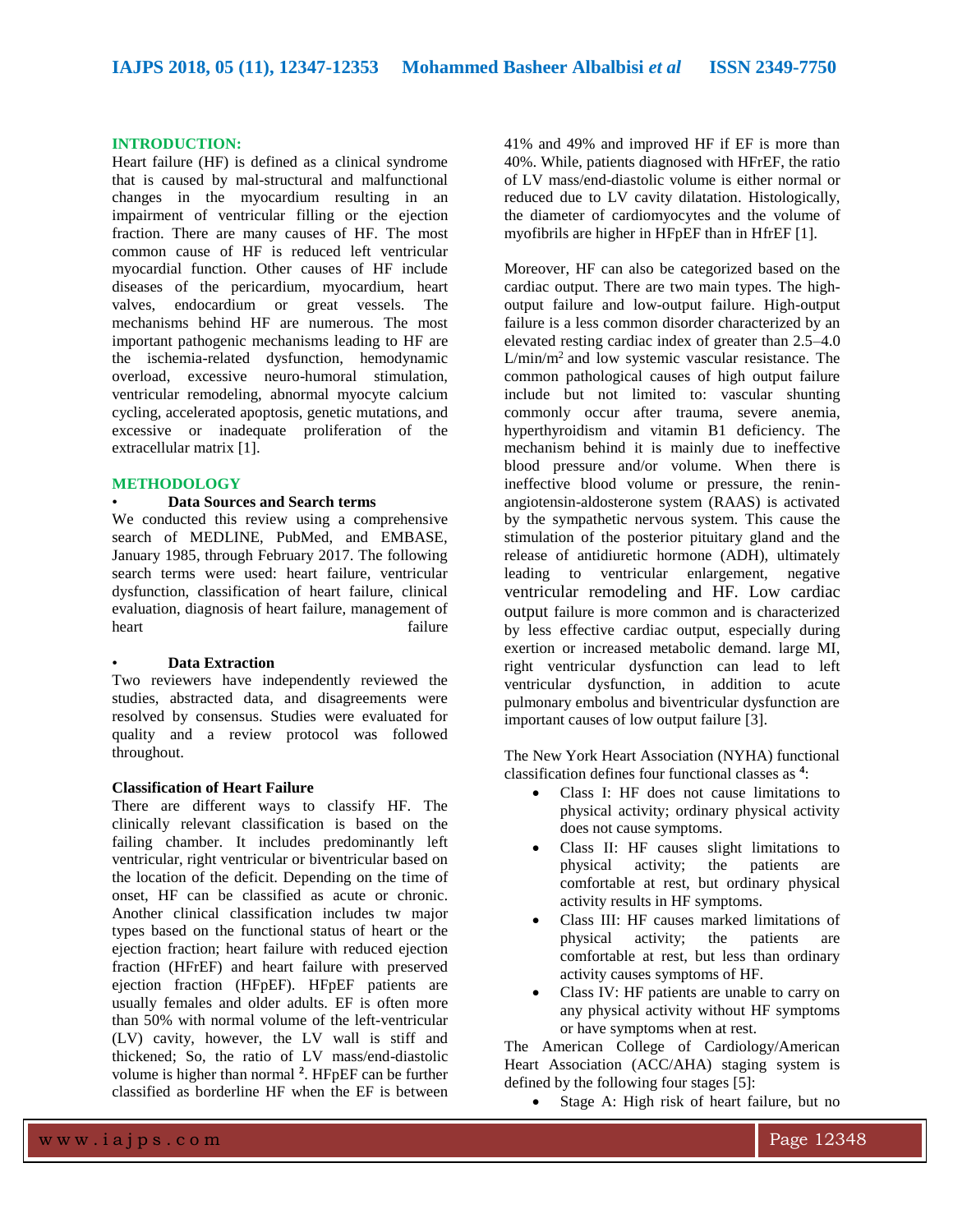structural heart disease or symptoms of heart failure;

- Stage B: Structural heart disease, but no symptoms of heart failure;
- Stage C: Structural heart disease and symptoms of heart failure;
- Stage D: Refractory heart failure requiring specialized interventions.

# **Pathophysiology of Acute Heart Failure**

Acute heart failure or exacerbation attack is often described as a new-onset or deteriorating of symptoms and signs of HF, requires rapid therapy and usually the patient is admitted for proper therapy. The typical exacerbation attack of AHF presents with symptoms or signs related to volume overload and congestion rather than to hypoperfusion. Congestion is responsible for the major AHF cases. It is extremely essential that physicians understand the pathophysiologic mechanisms behind the congestion and AHF because it makes difference with the therapy. Moreover, the prognosis depends on the number of congested organs in the body which is relevant to the degree of AHF [6].

# Pathophysiology of Congestion

In patients with cardiac dysfunction, the neurohumoral pathways get activated to counter the negative effects of HF on perfusion and oxygen delivery to the peripheral tissues. These mechanisms include: the activation of sympathetic nervous system, the renin-angiotensin-aldosterone system and the arginine-vasopressin system [7].

While the neuro-humoral activation in HF may lead to impaired regulation of sodium excretion through the kidneys which results in sodium and, secondarily, fluid accumulation which exacerbate the condition. Indeed, significantly increased cardiac filling pressures and venous congestion are frequently observed days or weeks before the overt clinical decompensation [8].

When the transudation of fluid from extracellular compartments of the capillaries into the interstitium is more than the drainage capacity of the lymphatic system, edema occurs. Transudation of plasma fluid into the interstitium occurs due to relation between hydrostatic and oncotic pressures in the capillaries and in the interstitium in addition to the interstitial compliance. Edema is promoted by other mechanisms such as the increased transcapillary hydrostatic pressure gradient, decreased transcapillary oncotic pressure gradient and increased interstitial compliance [7].

In healthy subjects, the increased amount of the total body sodium is usually not accompanied by edema formation due to a large quantity of sodium get compensated by interstitial glycosaminoglycan networks without water retention. In addition, the interstitial glycosaminoglycan networks have low compliance which prevents fluid accumulation in the interstitium [8].

In HF, the normal physiology is interrupted by sodium accumulation, moreover the glycosaminoglycan networks become dysfunctional resulting in reduced compensatory capacity and increased compliance. In AHF, pulmonary or peripheral edema are poor indicators and reflect problems with left- and right-sided filling pressures, however, in case of dysfunctional glycosaminoglycan networks sometimes even mildly elevated venous pressures can lead to pulmonary and peripheral edema. Moreover, the excess amount of sodium being stored in the interstitial glycosaminoglycan networks does not reach the kidneys because it escapes renal clearance and is difficult to be removed from the body[8].

In addition, the persistence activation of the neurohormones can lead to maladaptation in the process leading to the remodeling of the ventricles and consequently myocardial dysfunction. The Pharmacological therapy is based on this fact. Inhibition of the sympathetic and renin-angiotensinaldosterone systems with beta-blockers, angiotensinconverting enzyme inhibitors, angiotensin receptor blockers, aldosterone antagonists and more recently the angiotensin receptor neprilysin inhibitor LCZ696 are the mainstays medications in the management of chronic HF [9].

The pathophysiology of AHF cannot be explained by fluid accumulation solely. In fact, the majority of AHF patients show only minimal increase in body weight  $(\leq 1 \text{ kg})$  before hospital admission. In these particular patients, fluid redistribution is responsible for the congestion rather than accumulation. Moreover, Sympathetic stimulation induce a transient vasoconstriction resulting in acute distribution of volume from the splanchnic and peripheral venous system to the pulmonary circulation, without exogenous fluid retention. Regardless, fluid redistribution requires the presence of a certain amount of peripheral and splanchnic congestion [6].

Physiologically, the capacity of the venous system constitutes one fourth of the total blood volume and is responsible for a great amount of the preload stabilization leading to buffering of the volume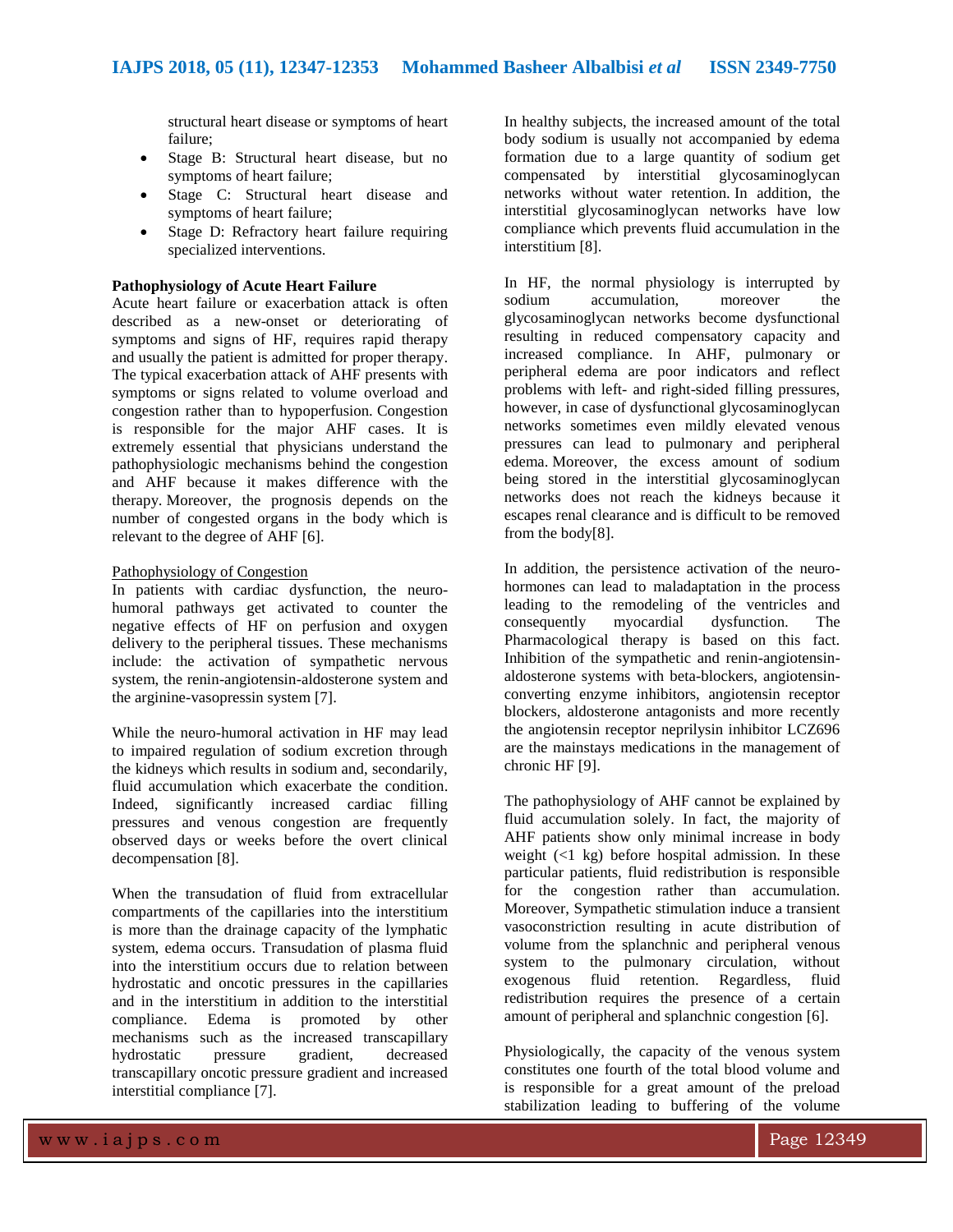overload. In patient with concurrent hypertension and AHF, there is increased afterload and decreased venous capacity i.e. increased preload. This lead to alteration and mismatch in the ventricular-vascular coupling relationship [10].

Accumulation of fluid and fluid redistribution both are responsible for the production of increase in cardiac load and congestion in AHF, however their importance is likely to change according to the clinical situation. In some case the fluid accumulation is more common in decompensations of congestive heart failure (CHF) with reduced ejection fraction, in other cases fluid redistribution might be the predominant pathophysiological mechanism in AHF with preserved ejection fraction. Therefore, the therapy should be personalized according to the clinical scenario presented. While diuretics might be useful in some cases like fluid accumulation, vasodilators might be more appropriate in cases of fluid redistribution [7].

Moreover, the recent studies from human models reveal that venous congestion is not simply an epiphenomenon secondary to cardiac malfunction but has an active crucial role in the pathophysiology of AHF inducing pro-oxidant, pro-inflammatory and hemodynamic stimuli that contribute to acute exacerbation or decompensation attacks. The pathophysiological changes remain a controversial subject and incompletely explained however the biomechanical forces generated by congestion contribute significantly to the endothelial and neurohumoral stimulation. In fact, endothelial stretch stimulates an intracellular pathway that stimulates the endothelial cells to change its phenotype and switch to a pro-oxidant, pro-inflammatory vasoconstricted state [10].

# **Diagnosis**

Early introduction of therapy in AHF should be in three parts: triage, diagnosis and initiation of treatment, and reassessment. Because AHF is a lifethreatening condition, current guidelines recommend the early management of AHF, specifically in the first 30–60 min after hospital admission or even earlier [1].

# Clinical Evaluation

Patients presented with dyspnea should be initially evaluated to (i) assess severity of AHF (ii) establish or confirm the diagnosis of AHF and (iii) identify precipitating risk factors of AHF.

Patient history and physical examination should focus on the presence of congestion because

congestion is the main feature of AHF, this would support the diagnosis of AHF. Symptoms of leftsided congestion include but not limited to dyspnea, orthopnea, bendopnea, paroxysmal nocturnal dyspnea. Additional symptoms and signs include cough, tachypnoea, pathological lung auscultation (rales, crackles, wheezing) and hypoxia. If there were no rales even with normal chest x-ray, the diagnosis of left sided congestion cannot be excluded. In fact, around 40–50% of patients with increased pulmonary-artery wedge pressure have completely normal chest radiography. In contrast, the right-sided congestion present with symptoms of increased body weight, bilateral peripheral edema, decreased urine output, abdominal tenderness, nausea and vomiting, jugular vein distension or positive hepato-jugular reflux, ascites, hepatomegaly, icterus [11].

The presence of signs and symptoms of hypoperfusion strongly indicate severity. These include but not limited to hypotension, tachycardia, weak pulse, mental confusion, anxiety, fatigue, cold sweated extremities, decreased urine output and angina due to myocardial ischemia. Cardiogenic shock (which is the most severe form of cardiac) is defined as the presence of inappropriate stroke volume and clinical and biological signs of hypoperfusion in AHF. Cardiogenic shock can lead to acute myocardial infarction and associated with inhospital mortality rates of 40–50% but accounts for less than 10% of AHF cases [12].

Patients with AHF may be categorized in four groups according to the presence of clinical symptoms or signs of organ congestion to wet, dry, cold or warm. Two thirds of AHF patients are classified 'wet-warm' (congested but well perfused), about one of four are 'wet-cold' (congested and hypoperfused) and only a minority are 'dry-cold' (not congested and hypoperfused). The fourth groups 'dry-warm' represent the compensated (decongested, wellperfused) status. This classification can help with guiding initial management plan and consists of vasodilators and/or diuretics [13].

Noteworthy, the using inotropes is preferably limited to patients presented with signs of cardiogenic shock or AHF and hypoperfusion to maintain end-organ function, because studies showed that often the inappropriate use is associated with increased morbidity and mortality. In most of the cases the presentation of acute heart failure consists of acute decompensation of chronic HF (ADHF) or, occasionally might occur in patients without previous history of symptomatic HF or *de novo* AHF. It is important to distinct between these two clinical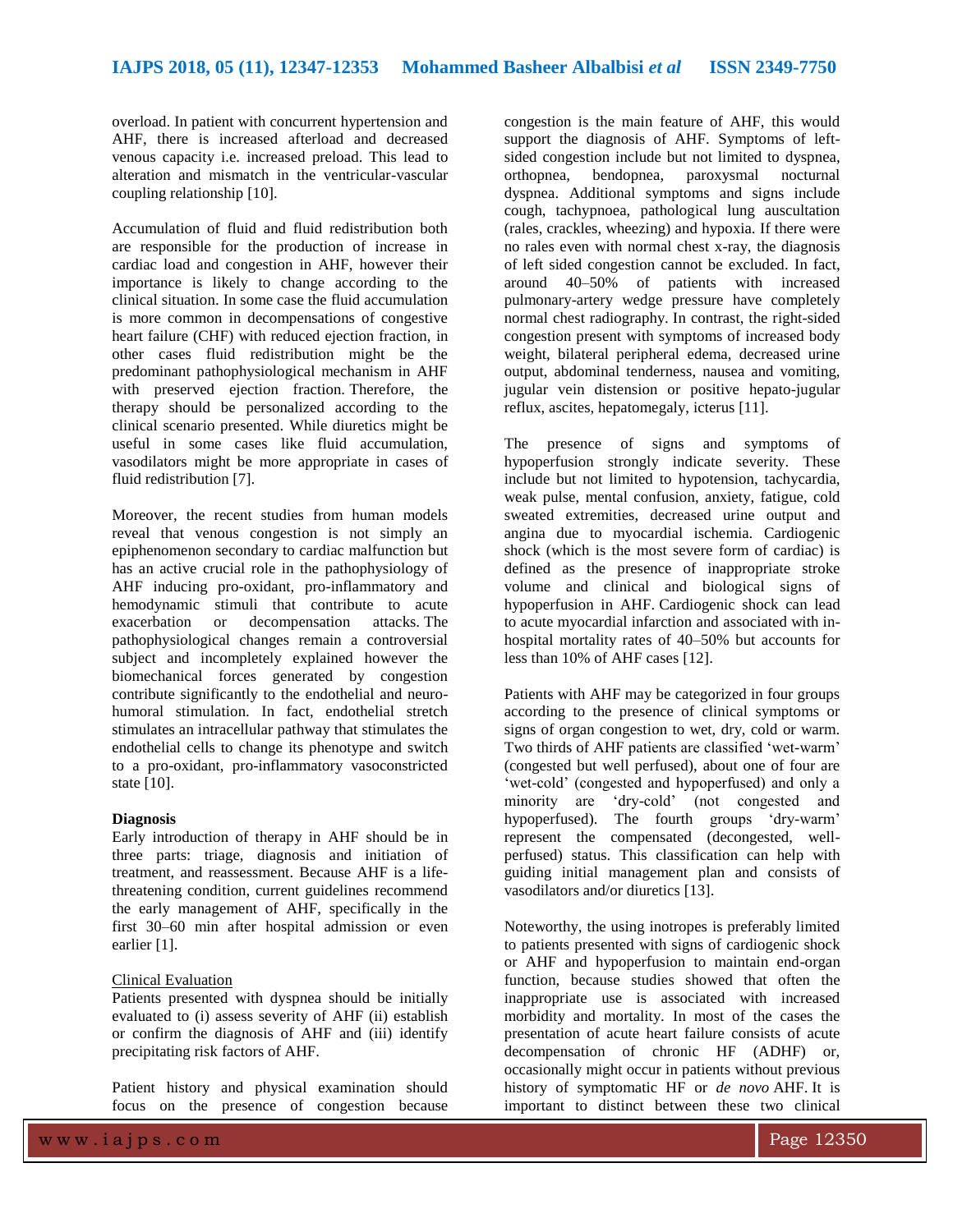scenarios due to the deference in the underlying mechanisms leading to AHF and subsequently affects the management plan. In fact, *de novo* AHF is typically induced by severe alteration in the hemodynamic circulation mostly secondary to the initial insult. Common causes of *de novo* AHF include acute myocardial infarction, severe myocarditis, acute valve regurgitation and pericardial tamponade. On the other hand, ADHF may be precipitated by several clinical conditions, while in some patients; no precipitant can be identified [13].

The fast identification of the risk factors that precipitate AHF is very critical in the management in order to optimize patient care. The most common risk factors that precipitate the AHF include but are not limited to myocardial ischemia, arrhythmias (especially paroxysmal atrial fibrillation), sepsis and/or pulmonary disease, uncontrolled hypertension, non-compliance with medical prescriptions, renal<br>dysfunction and iatrogenic causes. Early dysfunction and iatrogenic causes. Early identification of precipitants risk factors of AHF can help with detecting whether the cause is reversible or treatable and often assists in determining prognosis. In fact, initial management should include, also specific treatments directed towards the underlying causes of AHF in addition to the vasodilators and/or diuretics. In cases of AHF precipitated by acute coronary syndrome, early coronary angiography with revascularization is recommended. While antiarrhythmic treatment and/or electrical cardioversion are recommended in AHF precipitated by arrhythmia. If sepsis is suspected, early and rapid initiation of antimicrobial therapy is often recommended. Moreover, risk stratification should be carried out; this is often accomplished by identification of precipitants of AHF. The prognosis can differ with the initial cause. In AHF caused by acute coronary syndrome or infection is often associated with poorer outcomes whereas outcomes tend to be better in AHF precipitated by atrial fibrillation or uncontrolled hypertension [14].

# Investigations

Laboratory tests are extremely helpful in the evaluation of patients presented with AHF. There are many tests help with the diagnosis of AHF including natriuretic peptides, including B-type NP (BNP), amino-terminal pro-B-type NP (NT-proBNP) and mid-regional pro-atrial NPs (MR-proANP). The sensitivity and specificity is different from one another. Some of them show high accuracy and excellent negative predictive value in differentiating AHF from non-cardiac causes of acute dyspnea. Natriuretic peptide levels in HFpEF are lower than in HFrEF. Low circulating NPs

(thresholds: BNP <100 pg/mL, NT-proBNP <300 pg/mL, MR-proANP <120 pmol/L) make the diagnosis of AHF unlikely. This is true for both HFrEF and HFpEF. A recent meta-analysis indicated that at these thresholds BNP and NT-proBNP have sensitivities of 0.95 and 0.99 and negative predictive values of 0.94 and 0.98, respectively, for a diagnosis of AHF. MRproANP had a sensitivity ranging from 0.95 to 0.97 and a negative predictive value ranging from 0.90 to 0.97 [15].

Elevated levels of NPs cannot confirm the diagnosis of AHF, as they are also increased in other variety of cardiac and non-cardiac causes. These include but not limited to atrial fibrillation, age, and renal failure. Natriuretic peptides should be measured in all patients regardless upon presentation [16].

Cardiac troponins are helpful to exclude myocardial ischemia and myocardial infarction as precipitating factor of AHF. but, cardiac troponin, in particular when measured with high-sensitive assays, is often high in patients with AHF, even without myocardial ischemia. In fact, the reason for that might be attributed to the fact that AHF is characterized by remodeling and accelerated myocardial necrosis. Many biomarkers are independent predictors of inhospital complications and longer-term outcomes in AHF syndromes, but their impact on management has not been adequately established. The easy-to perform AHEAD score based on the analysis of comorbidities provide relevant information on short and long term prognosis of patients hospitalized for AHF [17].

An electrocardiography (ECG) can be helpful to diagnose arrhythmia, ischemia and to exclude STelevation myocardial infarction requiring immediate revascularization. However, ECG is rarely normal in AHF. Also, current guidelines do not recommend immediate echocardiography in all patients presenting with AHF. Immediate echocardiography (preferably within 24–48 h from admission) is only recommended to patients with cardiogenic shock or suspicion of acute life-threatening structural or functional cardiac abnormalities as well as *de novo* AHF and in those with unknown cardiac function [18].

Chest X-ray may be useful to assess the presence of interstitial pulmonary edema; ultrasound might be helpful as well. both techniques provide complementary information about the presence of pulmonary edema or pleural effusion. Chest X-ray may also be helpful to rule-out alternative causes of dyspnea such as pneumothorax and pneumonia [18].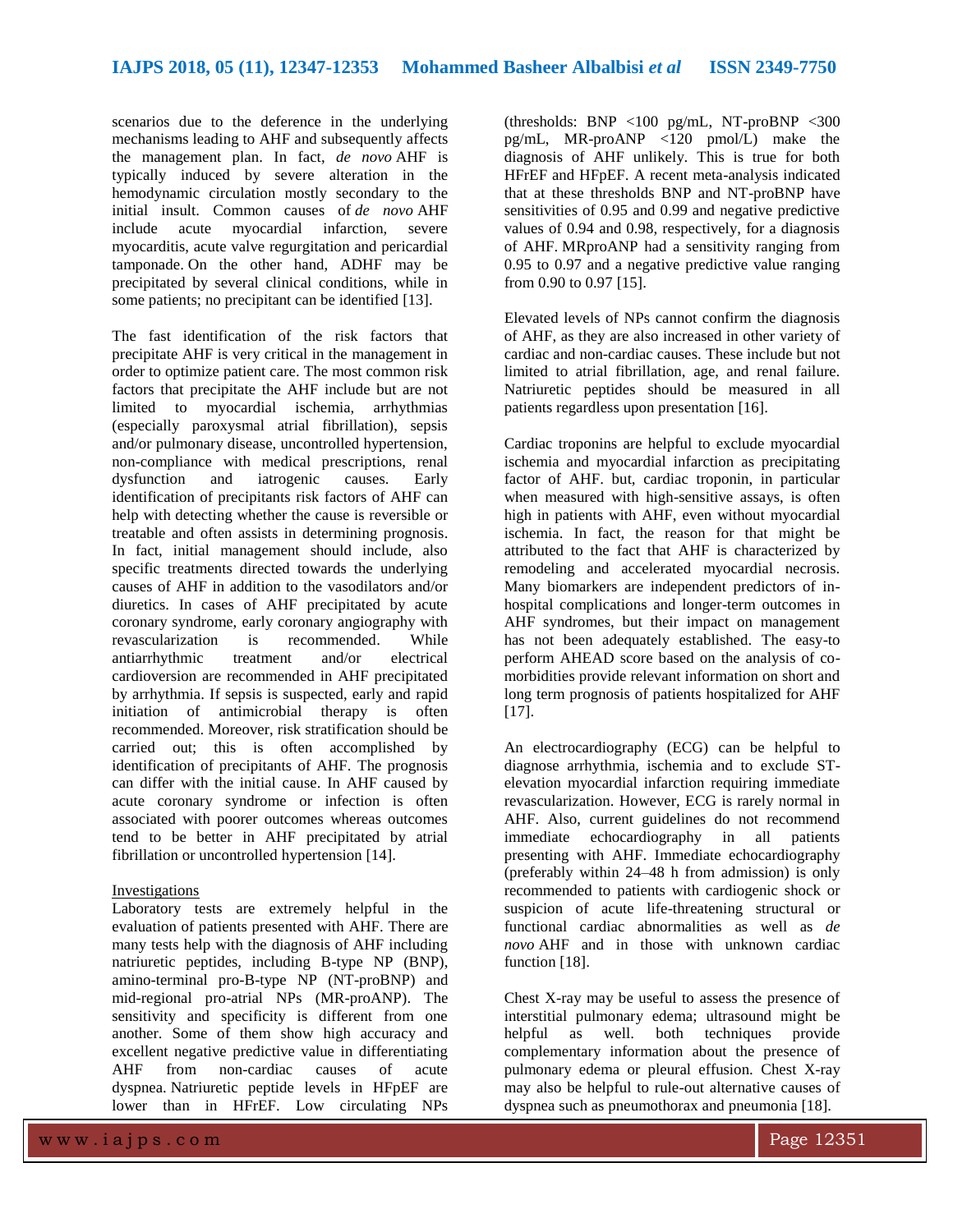# **Management**

The target of managing AHF is to: (1) improve prognosis and reduce morbidity and mortality (2) relieve signs and symptoms and reduce morbidity through adequately reversing the cardiac and peripheral dysfunction. For hospitalized patients, additionally it is preferred to target the following as well: (1) prevent organ system damage (2) reduce the length of stay and subsequent readmission and (3) consider the co-morbidities that may contribute to poor prognosis [16].

# In-Patient Management of HF

'In-patient' management of HF: It is advised to admit the patient in the telemetry bed or in ICU and the treatment is based on the following points [5].

- Provide noninvasive positive pressure ventilation (NIPPV) in the few cases with respiratory distress for respiratory support to avoid subsequent intubation.
- Monitor oxygen, whether  $PaO<sub>2</sub> < 60\%$  or  $SaO<sub>2</sub> <$ 90%.
- Use the following pharmacological agents depending on the precipitating factors and symptoms/signs for congestion: Diuretics (thiazides, loop diuretics and potassium sparing): the aim is to reduce the edema by the reduction of blood volume and venous pressure and salt restriction in patients with current or previous heart failure symptoms and reduced left ventricular ejection fraction (LVEF) for symptomatic relief. Angiotensin-converting enzyme inhibitors (ACEIs) or angiotensin receptor blockers (ARBs) to stop the neurohormonal effect, vasodilatation and improvement in LVEF. Beta-adrenergic blocker for neurohormonal modification, improvement in symptoms and LVEF, has a beneficial survival benefit, arrhythmia prevention and control of ventricular rate. Aldosterone antagonists, is used as an adjunct to other drugs for additive diuresis. heart failure symptom control, improved heart rate variability, decreased ventricular arrhythmias, reduction in cardiac workload, improved LVEF and an increase in survival. Digoxin, which can lead to a small increase in cardiac output, improvement in heart failure symptoms and a decreased rate of heart failure hospitalizations. Anticoagulants, if applicable, to decrease the risk of thromboembolism. Inotropic agents to restore organ perfusion and reduce congestion in patients with heart failure with reduced ejection fraction, so as to increase in cardiac output and reduce neuro-humoral activation. Some other agents have been

described under clinical trial [19].

#### Out-Patient Management of HF

The outpatient management of HF includes the following: provide a comprehensive education and counseling individualized to the patient's disease and socio-economic and educational level Education/promotion of self-care, including selfadjustment of diuretic therapy in appropriate patients with the help of a family member/caregiver Early attention to signs and symptoms of fluid overload Emphasis on behavioral strategies to increase adherence Optimization of medical therapy Vigilant follow-up after hospital discharge or after periods of instability Increased access to providers or healthcare/social services Assistance with social and financial concerns [5].

# **CONCLUSION:**

Heart failure is a complicated disease and so far has been a major cause of morbidity and mortality in developing and developed countries. The pathophysiology behind it is various. A standardized medical therapy has been successful in the early stages of HF. The management is different according to the presented symptoms and the advanced stages of HF require frequent hospitalization due to the presence of severe HF and or associated co-morbid condition. The management plan differs whether the patient is in admission or in outpatient settings. There are various diagnostic techniques that help with the diagnosis as well as establish the prognosis in patients presented with AHF.

### **REFERENCES:**

- **1.** Dassanayaka S, Jones SP. Recent Developments in Heart Failure. Circ Res 2015; 117: e58-63.
- **2.** Ohtani T *et al.* Diastolic stiffness as assessed by diastolic wall strain is associated with adverse remodelling and poor outcomes in heart failure with preserved ejection fraction. Eur Heart J 2012; 33: 1742-1749.
- **3.** Snyder EM, Van Iterson EH, Olson TP. Clinical Classification of Heart Failure Patients Using Cardiac Function during Exercise. Exerc Sport Sci Rev 2015; 43: 204-213.
- **4.** The Criteria Committee of the New York Heart Association. (1994). *Nomenclature and Criteria for Diagnosis of Diseases of the Heart and Great Vessels* (9th ed.). Boston: Little, Brown & Co. pp. 253–256.
- **5.** Yancy CW *et al.* 2013 ACCF/AHA guideline for the management of heart failure: a report of the American College of Cardiology Foundation/American Heart Association Task Force on Practice Guidelines. J Am Coll Cardiol